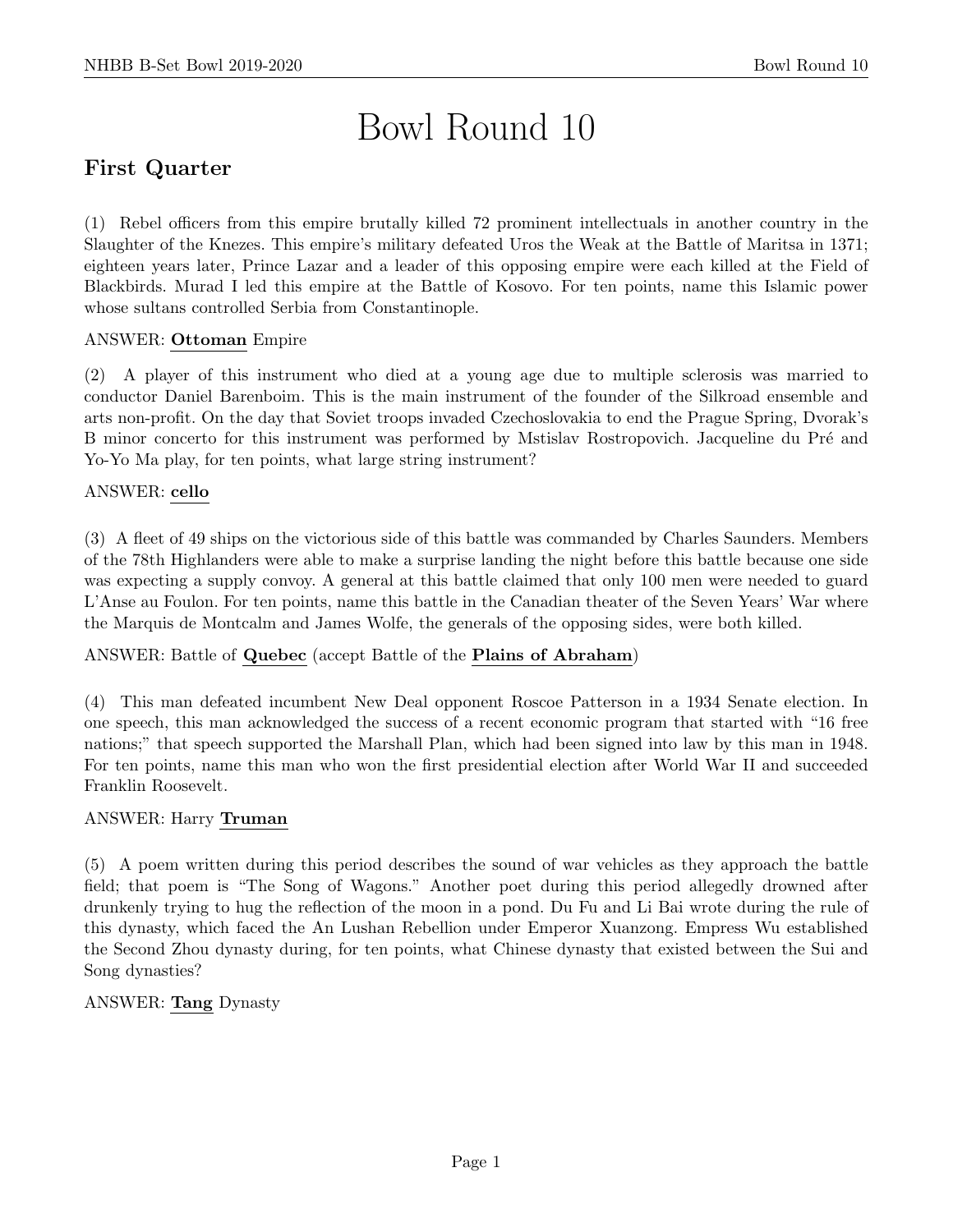(6) According to myth, a king named Tuu Ku Ihu moved these objects with the help of a fertility god. Many of these objects were toppled after they were discovered by Jacob Roggeveen. Several of these objects, which were often topped with a topknot structure called a pukao, are found at a site called Ahu Akivi. One of these objects at the British Museum is called Hoa Hakananai'a, and these objects were often set on stone platforms called ahu. The Rapa Nui people worshiped, for ten points, what stone heads on Easter Island?

ANSWER: Moai statues (prompt on descriptions of the stone heads on Easter Island before it is read)

(7) This ship's second to last captain, Daniel Dow, resigned from stress after the Louis and Laverock failed to escort it. The Juno arrived too late to rescue this ship's passengers, which included Alfred Vanderbilt. Failure to follow a zig-zag pattern may have led to this ship's sinking. William Jennings Bryan resigned after the downing of this ship, which was carrying 50 tons of shell casings at the time it was destroyed in the North Atlantic. 128 Americans drowned on this ship. For ten points, the United States entered World War I after what ship was torpedoed by a U-Boat?

#### ANSWER: RMS Lusitania

(8) This group's second and final leader was Robert Greim, who was appointed to his post after covertly traveling to Tiergarten with Hanna Reitsch. This force, which was greatly expanded by Walter Wever and Albert Kesselring, employed the Ju-87 in Spain as part of the Condor Legion that bombed Guernica. Operation Sealion was canceled when this group was defeated by the RAF in the Battle of Britain. Hermann Goring led, for ten points, what Nazi air force?

ANSWER: Luftwaffe (prompt on descriptions of the Nazi German air force before the end)

(9) The Matoa sank in this lake in a 1913 storm that killed over 200 sailors across nearly a dozen ships. This lake's town of Goderich has been a salt mining center since the 1800s. This lake contains the Georgian Bay, which is bounded by the largest freshwater island in the world. Manitoulin Island and Saginaw Bay are in this lake, which the Saint Marys River feeds from Lake Superior. For ten points, name this American Great Lake that forms the northeastern border of Michigan.

#### ANSWER: Lake Huron

(10) This man's administration is seen as the beginning of the American spoils system, because he replaced 919 officials upon election. This man supposedly declared "Marshall has made his decision, now let him enforce it" in response to the Supreme Court decision in Worcester v. Georgia. The Indian Removal Act was put into law by, for ten points, what seventh president of the United States?

#### ANSWER: Andrew Jackson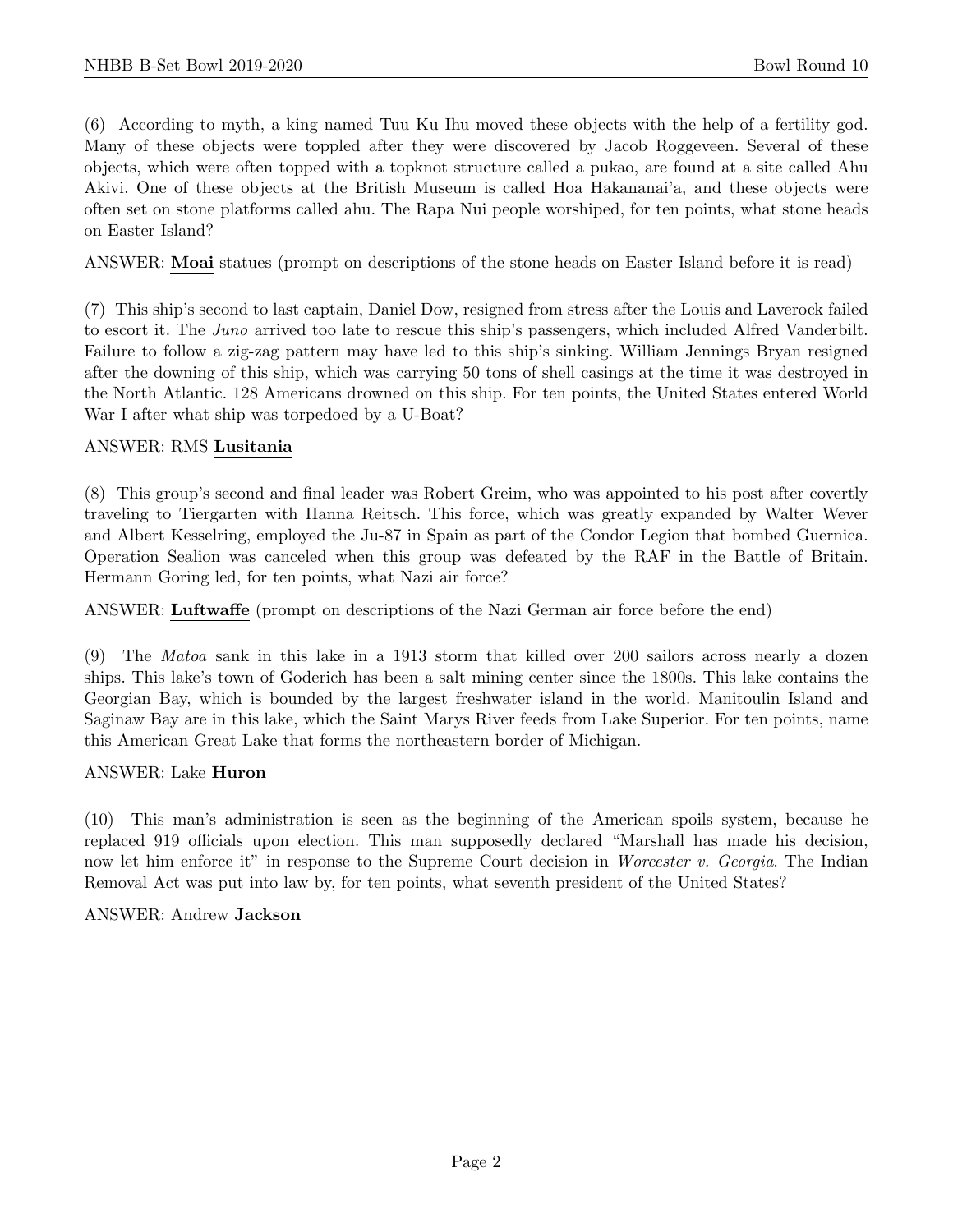# Second Quarter

(1) This leader narrowly avoided capture at Drvar when he was targeted in Operation Knight's Move. This leader had been forced to cooperate with Draza Mihailovic, the head of the Chetnik movement, in a guerrilla conflict. This European leader served as the first Secretary-General of the Non-Aligned Movement after he was expelled from Cominform by Joseph Stalin. This leader rose to prominence leading the Partisan movement in World War II. For ten points, name this marshal who led communist Yugoslavia.

ANSWER: Josip Broz Tito (accept either or both names)

BONUS: Tito was succeeded by this leader as Secretary-General of the Non-Aligned Movement in 1964.

ANSWER: Gamal Abdel Nasser

(2) V´ıctor Huggo Martin portrayed this man in a David Attwood miniseries a year after this man's Untold Story was released as a documentary by Estela Bravo. Prior to his interviews with Hugo Chavez and Vladimir Putin, Oliver Stone released two documentaries of interviews with this man: a 2004 film Looking for him, and a 2003 film titled just *Comandante*. A 2006 BBC documentary reviewed the alleged 638 ways in which the CIA attempted to assassinate, for ten points, what longtime dictator of Cuba?

#### ANSWER: Fidel Castro

BONUS: In the 2002 miniseries Fidel, Gael Garcia Bernal played what other revolutionary, a role that he reprised in the 2004 film The Motorcycle Diaries?

ANSWER: Ernesto "Che" Guevara

(3) This politician's chosen successor died in a stunt plane crash over his office in June 1980. This politician, who implemented a program of forced sterilizations, was eventually succeeded by a man who was assassinated in 1991 by the Tamil Tigers. After this politician authorized Operation Blue Star, her own Sikh bodyguards assassinated her in 1984. For ten points, name this first female Prime Minister of India.

ANSWER: Indira Gandhi (prompt on Gandhi)

BONUS: Indira Gandhi's oldest son died in the 1980 plane crash, and her second son became Prime Minister in 1984 and was killed in 1991. Name either son.

ANSWER: Sanjay Gandhi and/or Rajiv Gandhi (prompt on Gandhi)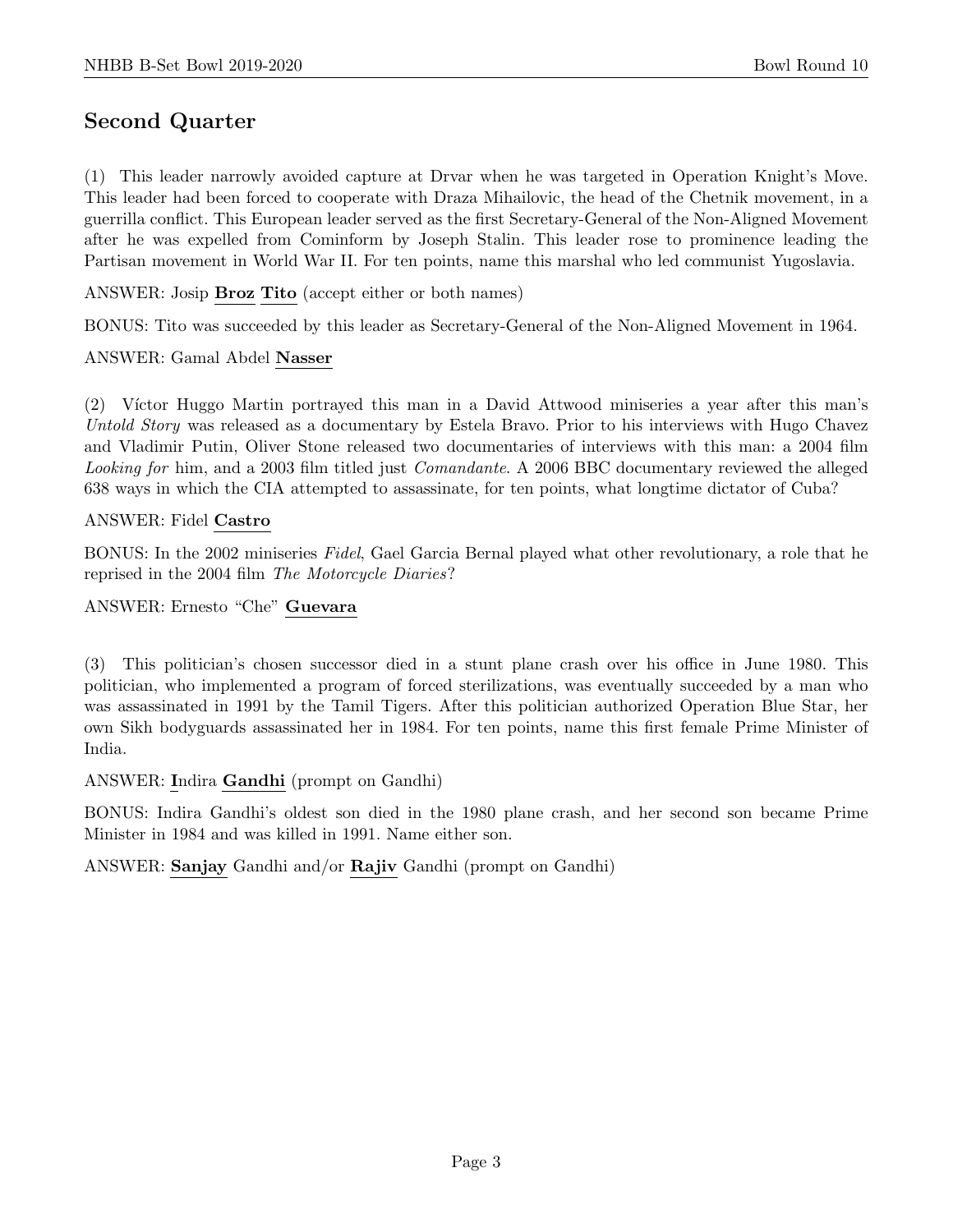(4) The outcome of this conflict led Mark Twain to angrily write "The War Prayer." During this conflict, Charles Eagan was criticized for poisoning troops by providing "embalmed beef." The order "you may fire when ready, Gridley" was given during a decisive naval victory in this conflict during which one only American under George Dewey died. The yellow journalism of William Randolph Hearst fueled sentiment for, for ten points, what "splendid little war" that began after the Maine sank in Havana Harbor in 1898?

ANSWER: Spanish-American War (accept Philippine-American War until "embalmed" is read, and prompt on it thereafter)

BONUS: This Commanding General of the US Army led the criticism of the embalmed beef scandal during the Spanish-American War, less than a decade after his subordinate failed to handle what became the Wounded Knee Massacre.

ANSWER: Nelson Miles

(5) A politician with this last name used "unparliamentary language" while addressing John Lundrigan in the House of Commons in what became known as the "Fuddle Duddle" incident. Photos of another politician with this last name wearing blackface at an Arabian Nights gala surfaced in September of 2019; that politician's party lost their majority in 2019 elections. For ten points, give this last name of Pierre and Justin, a father-son pair of Canadian Prime Ministers.

ANSWER: Trudeau (accept Pierre and/or Justin Trudeau)

BONUS: Both Trudeaus led this Canadian political party, which introduced universal healthcare in the late 1960s. This party lost its majority in the House of Commons to the Conservative Party in 2019.

#### ANSWER: Liberal Party

(6) Early kings of these people like Euric conquered southern Gaul, defeated the Alans, and forced the Vandals into north Africa. The Gaullic possessions of this group were later taken by the Franks, and later kings like Roderic spent their time fighting each other, then lost their kingdom to the Moors. Rome was sacked in 410 AD by, for ten points, what barbarian tribe, the western branch of the Goths?

ANSWER: Visigoths (prompt on "Goths")

BONUS: This first king of the Visigoths led the 410 sacking of Rome, but died in the same year.

ANSWER: Alaric I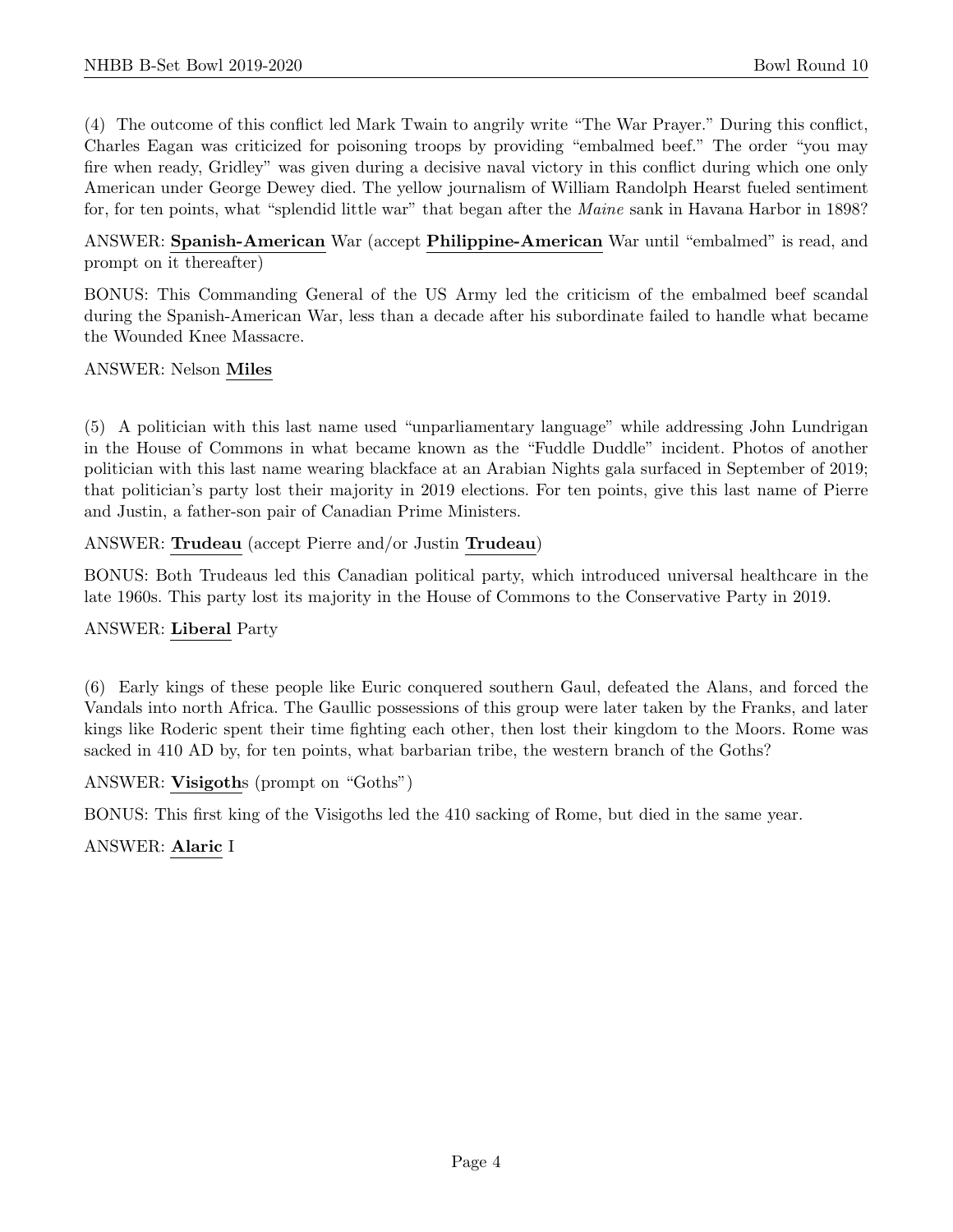$(7)$  A work in this medium, Cut with the Kitchen Knife, is one of the many Weimar-era works in this medium created by Hannah Höch. That work in this medium shows General Hindenberg's head pasted onto the body of a bellydancer, as well as a map of the European countries where women could vote, which had been cut out from a magazine. For ten points, name this artistic medium in which an artist assembles a single image from pieces of photographs.

ANSWER: photomontage (accept composite imagery; accept collage; prompt on "photography" before it is read)

BONUS: Photomontagist Hannah Höch is the only woman officially included in the Berlin school of this art movement, which was characterized by embracing irrationality and satire. A popular legend says that it got its name at random from the dictionary.

ANSWER: Dadaism (accept word forms like Dadaist)

(8) This President was briefly served by Labor Secretary Martin Patrick Durkin, the "plumber" in his "eight millionaires and a plumber" Cabinet; the "millionaires" included Defense Secretary Charles E. Wilson, who was a former CEO of General Motors, and Secretary of State John Foster Dulles. During his presidential campaign, this man was pressured to keep his Vice Presidential candidate, despite allegations of a slush fund, after the Checkers speech. Richard Nixon ran on a ticket with, for ten points, what US President who succeeded Harry Truman?

ANSWER: Dwight David Eisenhower

BONUS: Under Eisenhower, this Cabinet department was led by Oveta Culp Hobby, a former WAC leader who became the second female Cabinet member in history. You can give either its name prior to 1979 or its current name, which it got in 1979 when the Department of Education was split off.

ANSWER: Department of Health and Human Services (accept HHS; accept Department of Health, Education, and Welfare)

# Third Quarter

The categories are ...

- 1. Boston Massacre
- 2. Charlemagne
- 3. Turmoil in Ancient Egypt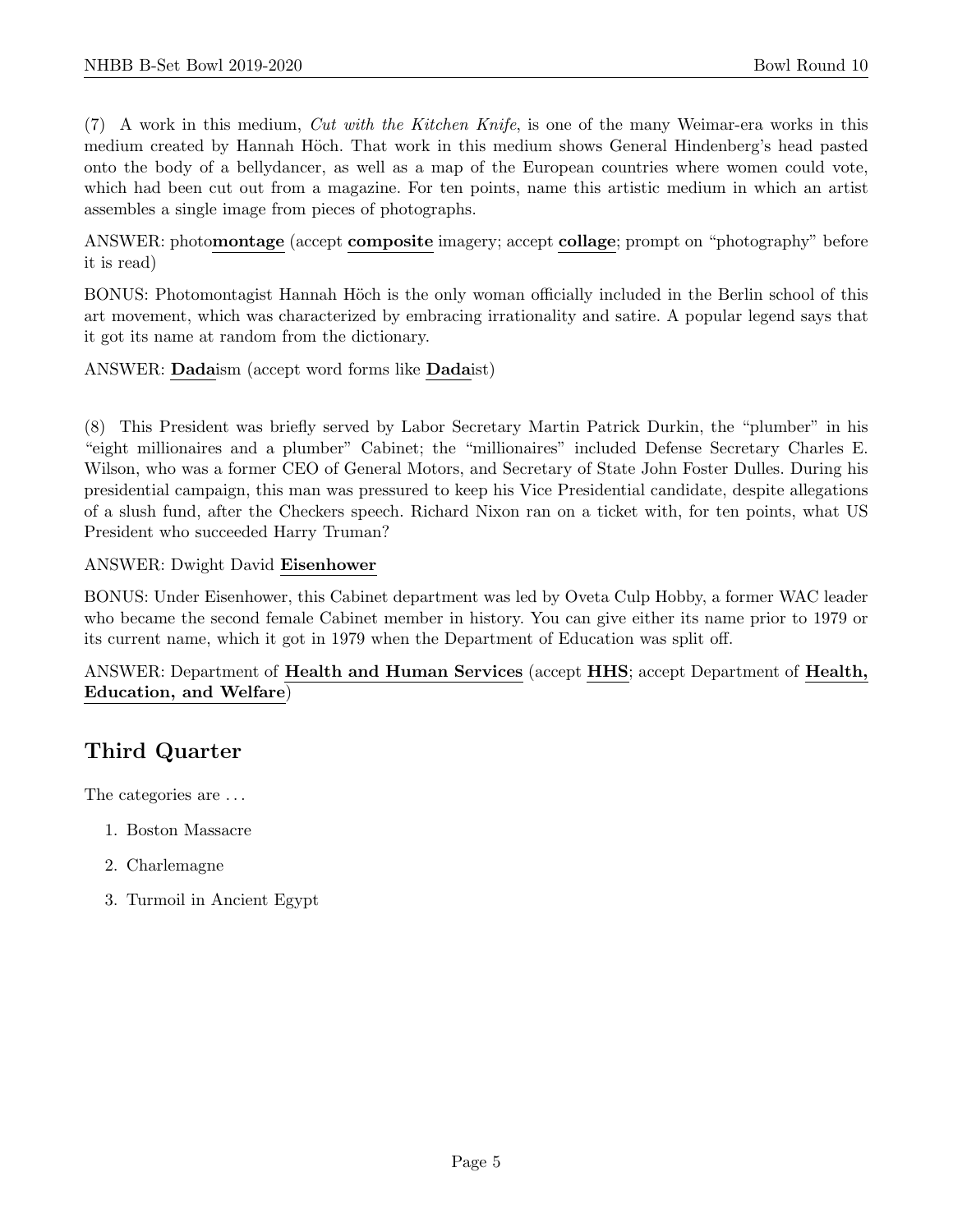#### Boston Massacre

Name the...

(1) State where it took place.

#### ANSWER: Massachusetts

(2) Future President who defended the accused soldiers.

ANSWER: John Adams (prompt on Adams; do not accept John Quincy Adams)

(3) First casualty of the attack, a man not included in a famous Henry Pelham engraving of the event.

#### ANSWER: Crispus Attucks

(4) Boston silversmith who copied that Pelham engraving and, five years later, made a famous midnight ride.

#### ANSWER: Paul Revere

(5) British commander-in-chief who originally placed troops in Boston years earlier; he was replaced by General Howe in 1775.

#### ANSWER: Thomas Gage

(6) Street on which it took place.

#### ANSWER: King Street

(7) Politician, the namesake of a college in Maine, who wrote A Short Narrative of the Horrid Massacre.

#### ANSWER: James Bowdoin

(8) Captain of the British soldiers during the massacre; he was acquitted because he did not give an order to fire.

#### ANSWER: Thomas Preston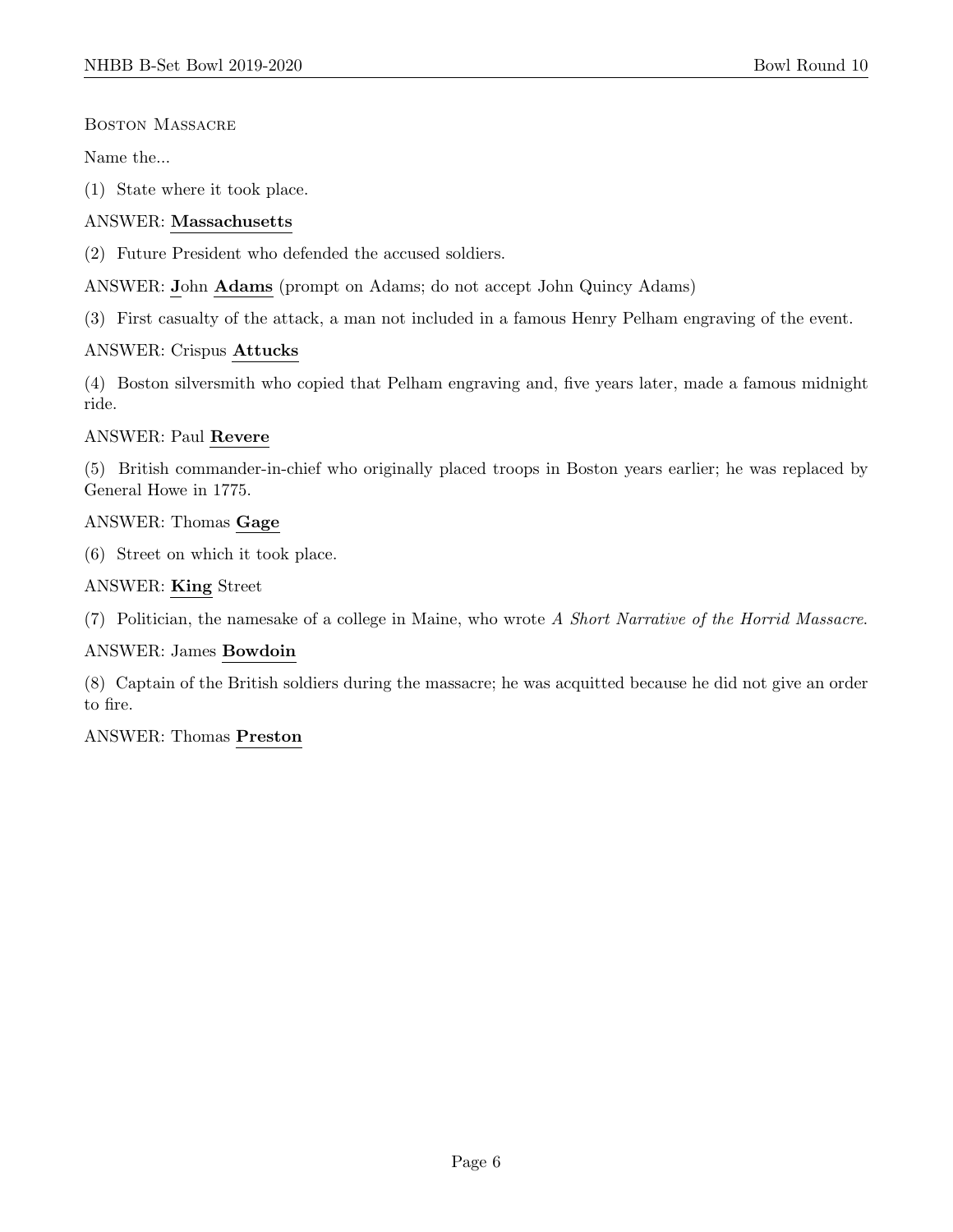## **CHARLEMAGNE**

Name the...

(1) Title he was given by Pope Leo III on Christmas, inspiring Otto I two centuries later.

## ANSWER: Carolingian Emperor (accept Roman Emperor; accept Holy Roman Emperor)

(2) Year in which he was given that title.

## ANSWER: 800 AD

(3) Capital city of Charlemagne's Frankish realm.

## ANSWER: Aachen (accept Aix-la-Chapelle)

(4) People he conquered by defeating Desiderius.

## ANSWER: Lombards

(5) Scholar from York who was invited to Charlemagne's court.

## ANSWER: Alcuin of York

(6) Frankish scholar who wrote the Vita Karoli Magni, a biography of Charlemagne.

## ANSWER: Einhard

(7) Battle where Charlemagne's army was ambushed in the Pyrenees by Basque forces.

## ANSWER: Battle of Roncevaux Pass

(8) Leader of a Saxon rebellion against Charlemagne that was slaughtered at Verden; this man surrendered and was baptized.

## ANSWER: Widukind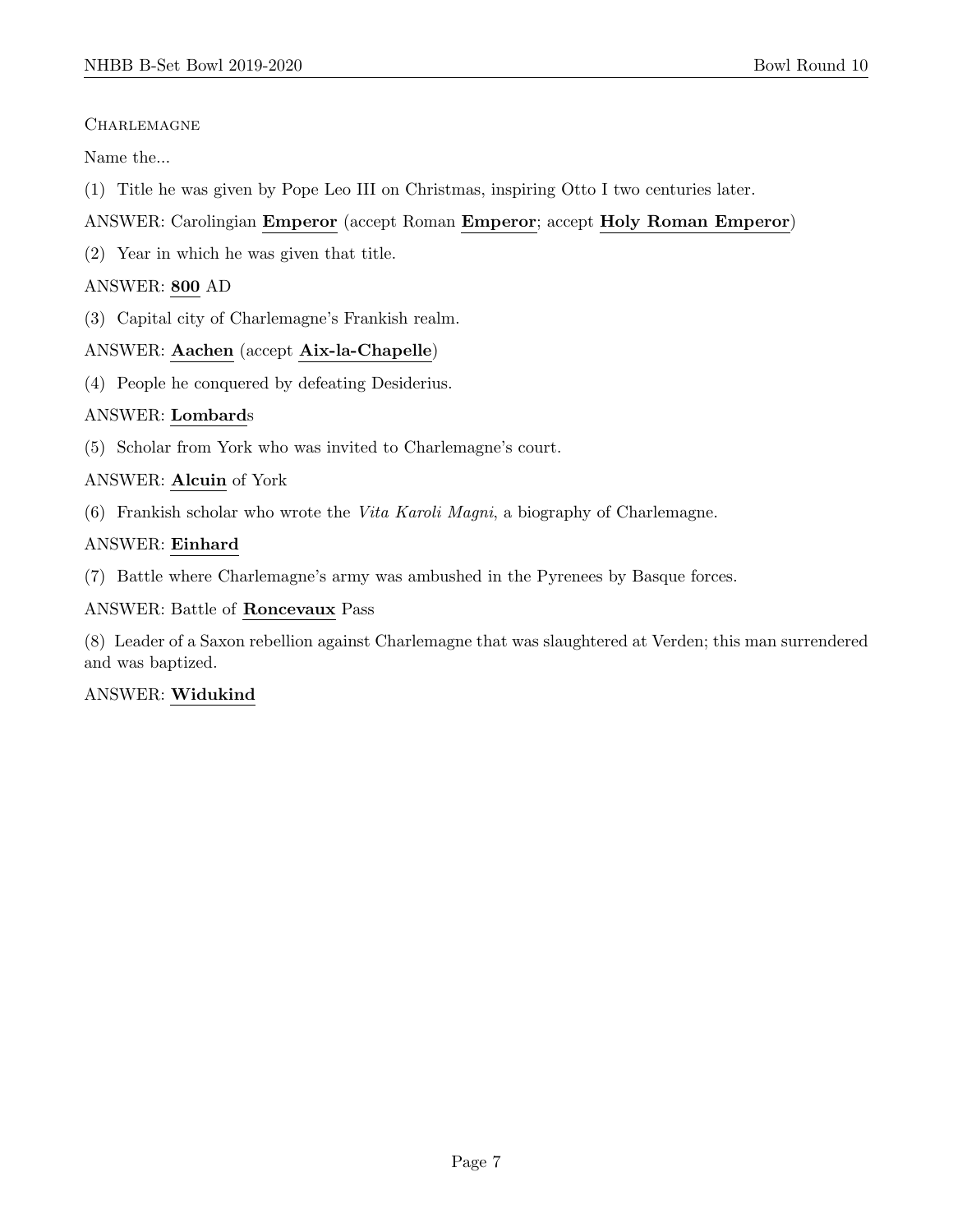## Turmoil in Ancient Egypt

Name the...

(1) Lover of Marc Antony and Julius Caesar whose death by snakebite effectively ended rule by Egyptian pharaohs.

## ANSWER: Cleopatra VII Philopator

(2) Macedonian ruler who conquered Egypt and built a city named for him on the Nile delta.

## ANSWER: Alexander the Great (or Alexander III of Macedon; prompt on Alexander)

(3) Pharoah who fought the Hittites at the Battle of Kadesh.

## ANSWER: Ramesses the Great (or Ramesses II; accept Ozymandias; prompt on Ramesses)

(4) City, sacked by Ashurbanipal in 663 BC, whose ruins are in modern Luxor near the Valley of the Kings.

## ANSWER: Thebes

(5) Female Neoplatonist philosopher who was killed by an angry mob in 415 AD.

## ANSWER: Hypatia

(6) Mysterious group, including the Sherden, that attacked during the late Bronze Age collapse.

## ANSWER: Sea Peoples

(7) Caliphate that conquered Egypt in 639; its name reflects the "rightly guided" nature of its four leaders.

## ANSWER: Rashidun Caliphate

(8) Achaemenid king who conquered Egypt at the 525 BC battle of Pelusium; his brother Bardiya briefly succeeded him before Darius took over.

ANSWER: Cambyses II (prompt on Cambyses)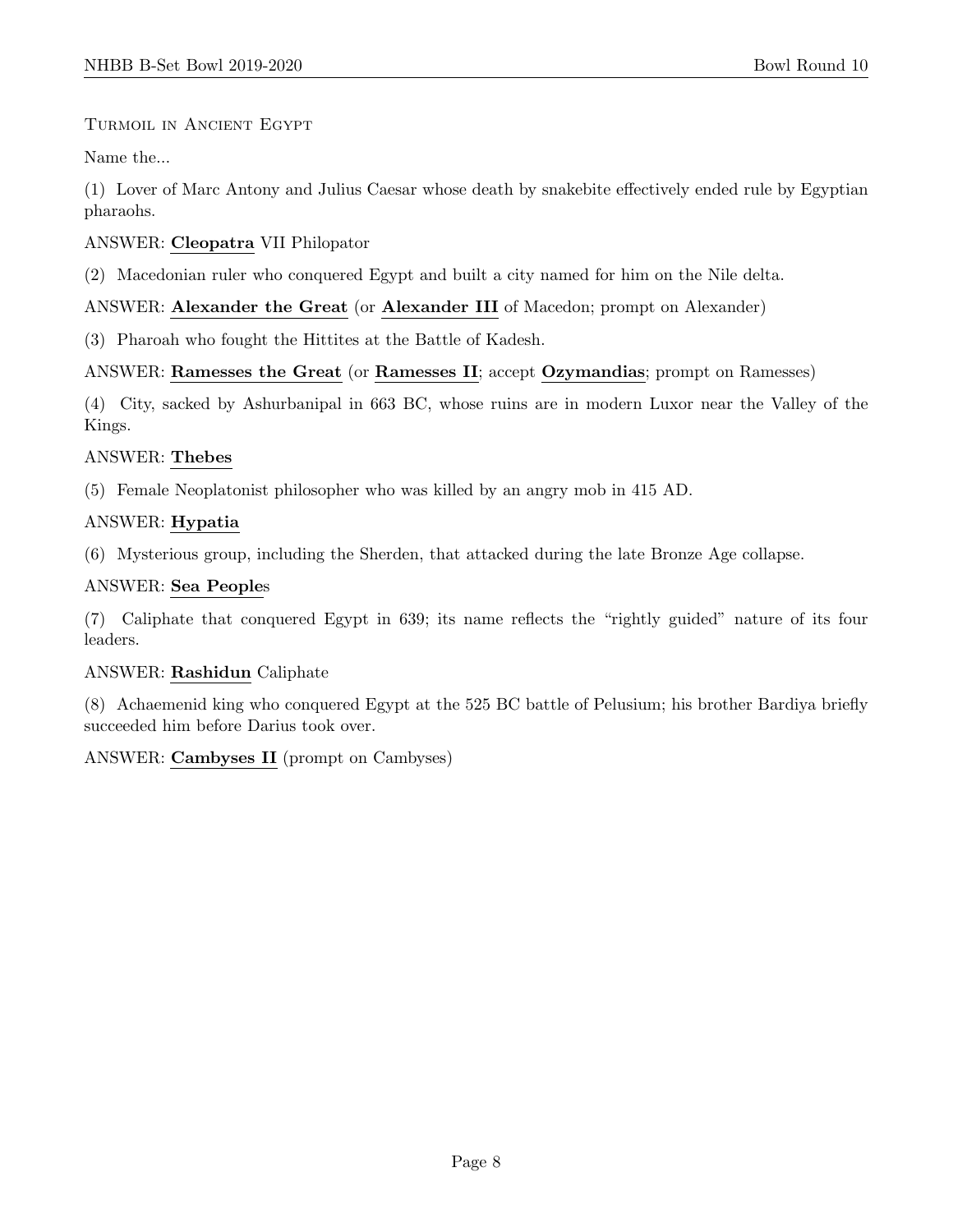# Fourth Quarter

(1) This dynasty's greatest ruler rose to power on the "Night of the Three Caliphs," named because his son Mamun was born while the king Hadi died. This dynasty was established following a battle at the Great  $(+)$  Zab in which its founder, as-Saffah, prevailed. A river allegedly ran black with ink from destroyed books after (\*) Hulagu Khan sacked this dynasty's capital and desecrated the House of Wisdom that had been built by Harun al-Rashid. For ten points, name this caliphate that lasted until the 13th century in Baghdad.

## ANSWER: Abbasid Caliphate

(2) Many hypotheses about this event were strengthened by a 2016 project to drill into the only extant peak ring on Earth; the drilling found pink granite and shocked quartz. The (+) Alvarez family studied this event and posed the most prominent hypothesis about its origins. This event is often known as the "K-T event" for the symbols for the eras of geologic time it separates. A  $(*)$  meteor impact at what is now the Yucatan Peninsula probably caused, for ten points, what event that, roughly 66 million years ago, wiped out nearly all large reptiles on Earth?

ANSWER: Cretaceous-Tertiary extinction event (accept Cretaceous-Paleogene extinction event; accept K-T (or K-Pg) extinction event before "K-T" is mentioned; accept descriptions of "the end of the dinosaurs")

(3) One side in this battle was aided by domineering artillery fire from Combs' Hill. Charles Lee was court-martialed for failing to secure a decisive outcome in this battle, which failed to prevent Henry (+) Clinton from withdrawing to New York. During the second day of this battle, artilleryman William Hays collapsed of (\*) heatstroke and his wife, Mary Hays, took his place loading the cannon, a feat that is often conflated with her transporting water to soldiers. For ten points, name this 1778 Revolutionary War battle that spawned the myth of Molly Pitcher.

ANSWER: Battle of Monmouth Courthouse

(4) After being unable to succeed his father's throne, this figure became King of Tiryns by swapping thrones with his cousin Megapenthes. When invading Greece, Xerxes the First claimed that the Persian people were descendants of this figure. This figure accidentally killed his grandfather,  $(+)$  Acrisius, with a discus, as was prophesied. Using a body part from a previous victim, this figure killed the sea monster (\*) Cetus to rescue Andromeda. For ten points, name this Greek hero, who used an invisibility cap and Hermes' sandals to kill Medusa.

## ANSWER: Perseus

(5) Carole Pateman argued that this concept leads to the patriarchal domination of women. A work titled for this concept claims that countries in hot climates are more likely to be monarchies and notes that the power of the state is split between the  $(+)$  government and the people, who represent the general will. The line "Man is (\*) born free; and everywhere he is in chains" opens a work titled for, for ten points, what political relationship in which people agree to be ruled by the state, discussed in a namesake book by Jean-Jacques Rousseau?

#### ANSWER: social contract